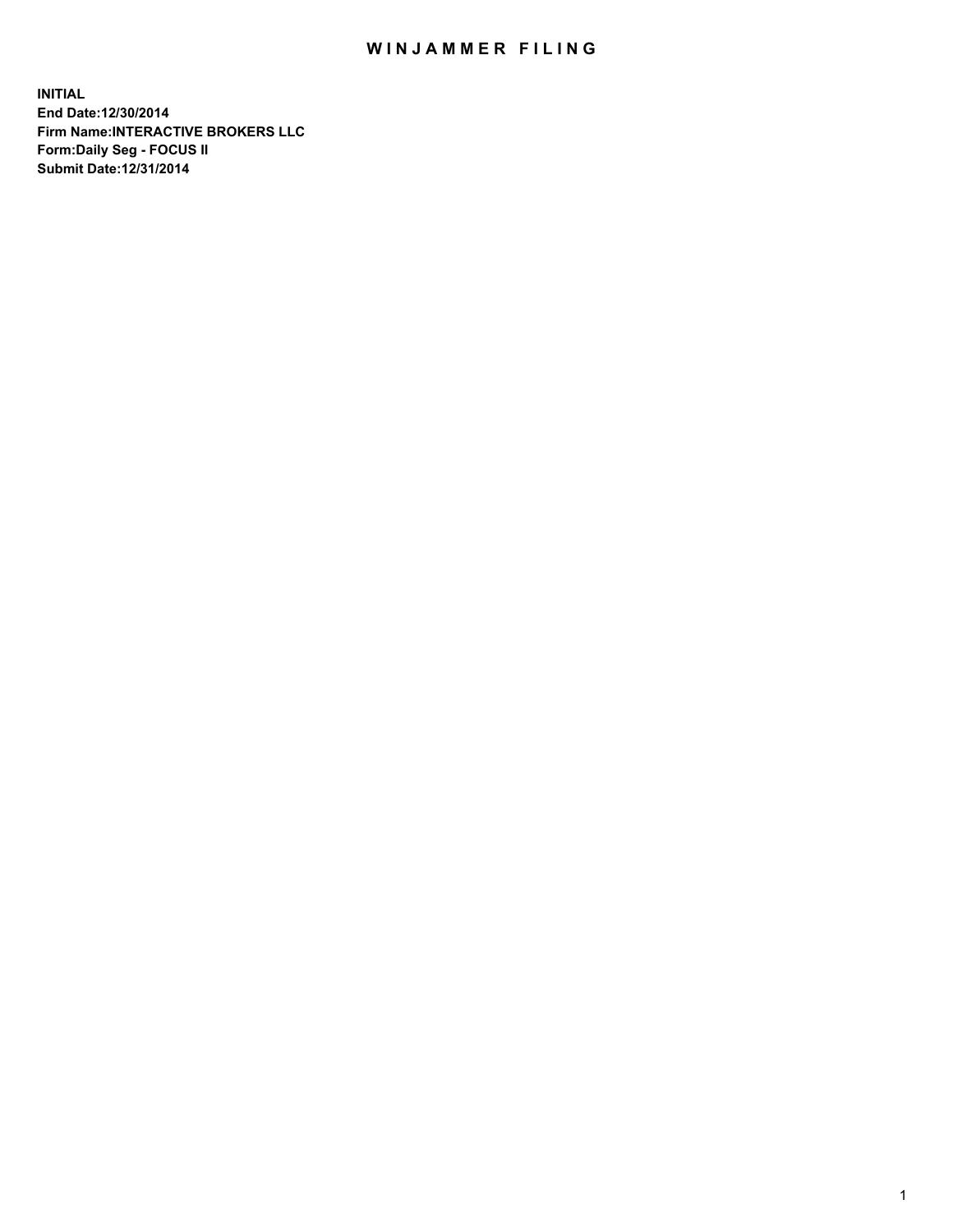## **INITIAL End Date:12/30/2014 Firm Name:INTERACTIVE BROKERS LLC Form:Daily Seg - FOCUS II Submit Date:12/31/2014 Daily Segregation - Cover Page**

| Name of Company<br><b>Contact Name</b><br><b>Contact Phone Number</b><br><b>Contact Email Address</b>                                                                                                                                                                                                                          | <b>INTERACTIVE BROKERS LLC</b><br><b>Michael Ellman</b><br>203-422-8926<br>mellman@interactivebrokers.co<br>$\underline{\mathbf{m}}$ |
|--------------------------------------------------------------------------------------------------------------------------------------------------------------------------------------------------------------------------------------------------------------------------------------------------------------------------------|--------------------------------------------------------------------------------------------------------------------------------------|
| FCM's Customer Segregated Funds Residual Interest Target (choose one):<br>a. Minimum dollar amount: ; or<br>b. Minimum percentage of customer segregated funds required:% ; or<br>c. Dollar amount range between: and; or<br>d. Percentage range of customer segregated funds required between:% and%.                         | <u>0</u><br>0<br><u>155,000,000 245,000,000</u><br>00                                                                                |
| FCM's Customer Secured Amount Funds Residual Interest Target (choose one):<br>a. Minimum dollar amount: ; or<br>b. Minimum percentage of customer secured funds required:% ; or<br>c. Dollar amount range between: and; or<br>d. Percentage range of customer secured funds required between:% and%.                           | <u>0</u><br>0<br>80,000,000 120,000,000<br>0 <sub>0</sub>                                                                            |
| FCM's Cleared Swaps Customer Collateral Residual Interest Target (choose one):<br>a. Minimum dollar amount: ; or<br>b. Minimum percentage of cleared swaps customer collateral required:% ; or<br>c. Dollar amount range between: and; or<br>d. Percentage range of cleared swaps customer collateral required between:% and%. | $\overline{\mathbf{0}}$<br>0<br>0 <sub>0</sub><br>0 <sub>0</sub>                                                                     |
| Current ANC:on<br><b>Broker Dealer Minimum</b><br>Debit/Deficit - CustomersCurrent AmountGross Amount<br>Domestic Debit/Deficit                                                                                                                                                                                                | 2,430,658,041 30-DEC-2014<br>289,097,462<br>5,402,679                                                                                |
| Foreign Debit/Deficit<br>Debit/Deficit - Non CustomersCurrent AmountGross Amount<br>Domestic Debit/Deficit<br>Foreign Debit/Deficit<br>Proprietary Profit/Loss<br>Domestic Profit/Loss                                                                                                                                         | 5,677,9990<br>0 <sub>0</sub><br>0 <sub>0</sub><br><u>0</u>                                                                           |
| Foreign Profit/Loss<br>Proprietary Open Trade Equity<br>Domestic OTE<br>Foreign OTE<br><b>SPAN</b>                                                                                                                                                                                                                             | $\underline{\mathbf{0}}$<br><u>0</u><br><u>0</u>                                                                                     |
| <b>Customer SPAN Calculation</b><br>Non-Customer SPAN Calcualation<br><b>Proprietary Capital Charges</b><br>Minimum Dollar Amount Requirement<br>Other NFA Dollar Amount Requirement                                                                                                                                           | 1,096,780,518<br>29,378,434<br><u>0</u><br>20,000,000 [7465]<br>21,513,917 [7475]                                                    |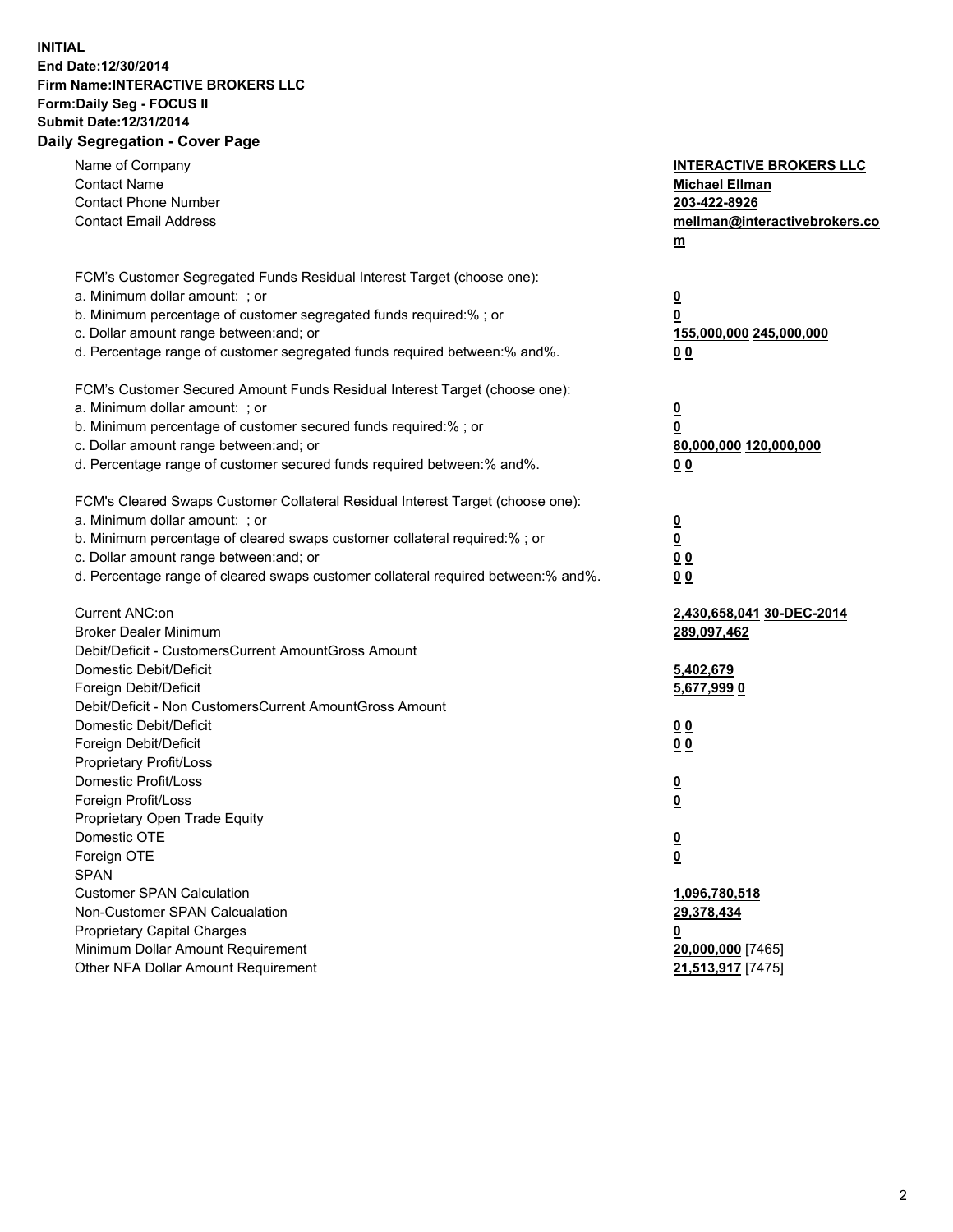## **INITIAL End Date:12/30/2014 Firm Name:INTERACTIVE BROKERS LLC Form:Daily Seg - FOCUS II Submit Date:12/31/2014 Daily Segregation - Secured Amounts**

|                | Daily Ocglegation - Occarea Anioants                                                                       |                                   |
|----------------|------------------------------------------------------------------------------------------------------------|-----------------------------------|
|                | Foreign Futures and Foreign Options Secured Amounts                                                        |                                   |
|                | Amount required to be set aside pursuant to law, rule or regulation of a foreign                           | $0$ [7305]                        |
|                | government or a rule of a self-regulatory organization authorized thereunder                               |                                   |
| 1.             | Net ledger balance - Foreign Futures and Foreign Option Trading - All Customers                            |                                   |
|                | A. Cash                                                                                                    | 377,416,843 [7315]                |
|                | B. Securities (at market)                                                                                  | $0$ [7317]                        |
| 2.             | Net unrealized profit (loss) in open futures contracts traded on a foreign board of trade                  | -3,721,655 [7325]                 |
| 3.             | Exchange traded options                                                                                    |                                   |
|                | a. Market value of open option contracts purchased on a foreign board of trade                             | 189,645 [7335]                    |
|                | b. Market value of open contracts granted (sold) on a foreign board of trade                               | -34,880 [7337]                    |
| 4.             | Net equity (deficit) (add lines 1.2. and 3.)                                                               | 373,849,953 [7345]                |
| 5.             | Account liquidating to a deficit and account with a debit balances - gross amount                          | 5,677,999 [7351]                  |
|                | Less: amount offset by customer owned securities                                                           | 0 [7352] 5,677,999 [7354]         |
| 6.             | Amount required to be set aside as the secured amount - Net Liquidating Equity                             | 379,527,952 [7355]                |
|                | Method (add lines 4 and 5)                                                                                 |                                   |
| 7.             | Greater of amount required to be set aside pursuant to foreign jurisdiction (above) or line                | 379,527,952 [7360]                |
|                | 6.                                                                                                         |                                   |
|                | FUNDS DEPOSITED IN SEPARATE REGULATION 30.7 ACCOUNTS                                                       |                                   |
| $\mathbf{1}$ . | Cash in banks                                                                                              |                                   |
|                | A. Banks located in the United States                                                                      | 342,446,391 [7500]                |
|                | B. Other banks qualified under Regulation 30.7                                                             | 0 [7520] 342,446,391 [7530]       |
| 2.             | Securities                                                                                                 |                                   |
|                | A. In safekeeping with banks located in the United States                                                  | $0$ [7540]                        |
|                | B. In safekeeping with other banks qualified under Regulation 30.7                                         | 0 [7560] 0 [7570]                 |
| 3.             | Equities with registered futures commission merchants                                                      |                                   |
|                | A. Cash                                                                                                    | $0$ [7580]                        |
|                | <b>B.</b> Securities                                                                                       | $0$ [7590]                        |
|                | C. Unrealized gain (loss) on open futures contracts                                                        | $0$ [7600]                        |
|                | D. Value of long option contracts                                                                          | $0$ [7610]                        |
|                | E. Value of short option contracts                                                                         | 0 [7615] 0 [7620]                 |
| 4.             | Amounts held by clearing organizations of foreign boards of trade                                          |                                   |
|                | A. Cash                                                                                                    | $0$ [7640]                        |
|                | <b>B.</b> Securities                                                                                       | $0$ [7650]                        |
|                | C. Amount due to (from) clearing organization - daily variation                                            | $0$ [7660]                        |
|                | D. Value of long option contracts                                                                          | $0$ [7670]                        |
|                | E. Value of short option contracts                                                                         | 0 [7675] 0 [7680]                 |
| 5.             | Amounts held by members of foreign boards of trade                                                         |                                   |
|                | A. Cash                                                                                                    | 157,661,190 [7700]                |
|                | <b>B.</b> Securities                                                                                       | $0$ [7710]                        |
|                | C. Unrealized gain (loss) on open futures contracts                                                        | -13,511,355 [7720]                |
|                | D. Value of long option contracts                                                                          | 189,639 [7730]                    |
|                | E. Value of short option contracts                                                                         | -34,880 [7735] 144,304,594 [7740] |
| 6.             | Amounts with other depositories designated by a foreign board of trade                                     | 0 [7760]                          |
| 7.             | Segregated funds on hand                                                                                   | $0$ [7765]                        |
| 8.             | Total funds in separate section 30.7 accounts                                                              | 486,750,985 [7770]                |
| 9.             | Excess (deficiency) Set Aside for Secured Amount (subtract line 7 Secured Statement<br>Page 1 from Line 8) | 107,223,033 [7380]                |
| 10.            | Management Target Amount for Excess funds in separate section 30.7 accounts                                | 80,000,000 [7780]                 |
| 11.            | Excess (deficiency) funds in separate 30.7 accounts over (under) Management Target                         | 27,223,033 [7785]                 |
|                |                                                                                                            |                                   |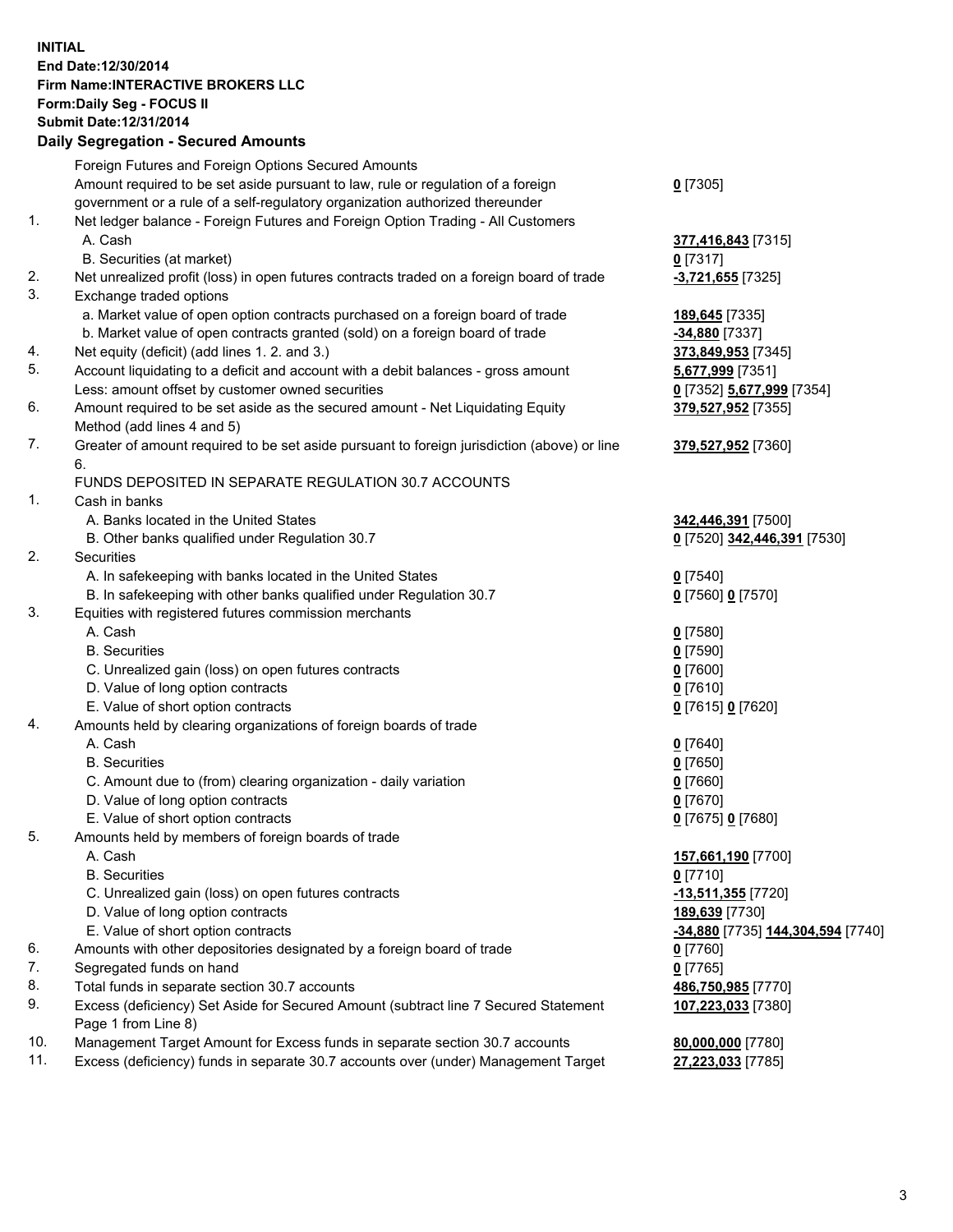**INITIAL End Date:12/30/2014 Firm Name:INTERACTIVE BROKERS LLC Form:Daily Seg - FOCUS II Submit Date:12/31/2014 Daily Segregation - Segregation Statement** SEGREGATION REQUIREMENTS(Section 4d(2) of the CEAct) 1. Net ledger balance A. Cash **2,394,286,035** [7010] B. Securities (at market) **0** [7020] 2. Net unrealized profit (loss) in open futures contracts traded on a contract market **-26,497,466** [7030] 3. Exchange traded options A. Add market value of open option contracts purchased on a contract market **118,805,481** [7032] B. Deduct market value of open option contracts granted (sold) on a contract market **-191,431,349** [7033] 4. Net equity (deficit) (add lines 1, 2 and 3) **2,295,162,701** [7040] 5. Accounts liquidating to a deficit and accounts with debit balances - gross amount **5,402,679** [7045] Less: amount offset by customer securities **0** [7047] **5,402,679** [7050] 6. Amount required to be segregated (add lines 4 and 5) **2,300,565,380** [7060] FUNDS IN SEGREGATED ACCOUNTS 7. Deposited in segregated funds bank accounts A. Cash **394,601,104** [7070] B. Securities representing investments of customers' funds (at market) **1,141,802,463** [7080] C. Securities held for particular customers or option customers in lieu of cash (at market) **0** [7090] 8. Margins on deposit with derivatives clearing organizations of contract markets A. Cash **23,149,930** [7100] B. Securities representing investments of customers' funds (at market) **84,950,499** [7110] C. Securities held for particular customers or option customers in lieu of cash (at market) **0** [7120] 9. Net settlement from (to) derivatives clearing organizations of contract markets **-483,295** [7130] 10. Exchange traded options A. Value of open long option contracts **932,279** [7132] B. Value of open short option contracts **-12,124,831** [7133] 11. Net equities with other FCMs A. Net liquidating equity **-53,069,980** [7140] B. Securities representing investments of customers' funds (at market) **914,999,600** [7160] C. Securities held for particular customers or option customers in lieu of cash (at market) **0** [7170] 12. Segregated funds on hand **0** [7150] 13. Total amount in segregation (add lines 7 through 12) **2,494,757,769** [7180] 14. Excess (deficiency) funds in segregation (subtract line 6 from line 13) **194,192,389** [7190] 15. Management Target Amount for Excess funds in segregation **155,000,000** [7194] **39,192,389** [7198]

16. Excess (deficiency) funds in segregation over (under) Management Target Amount Excess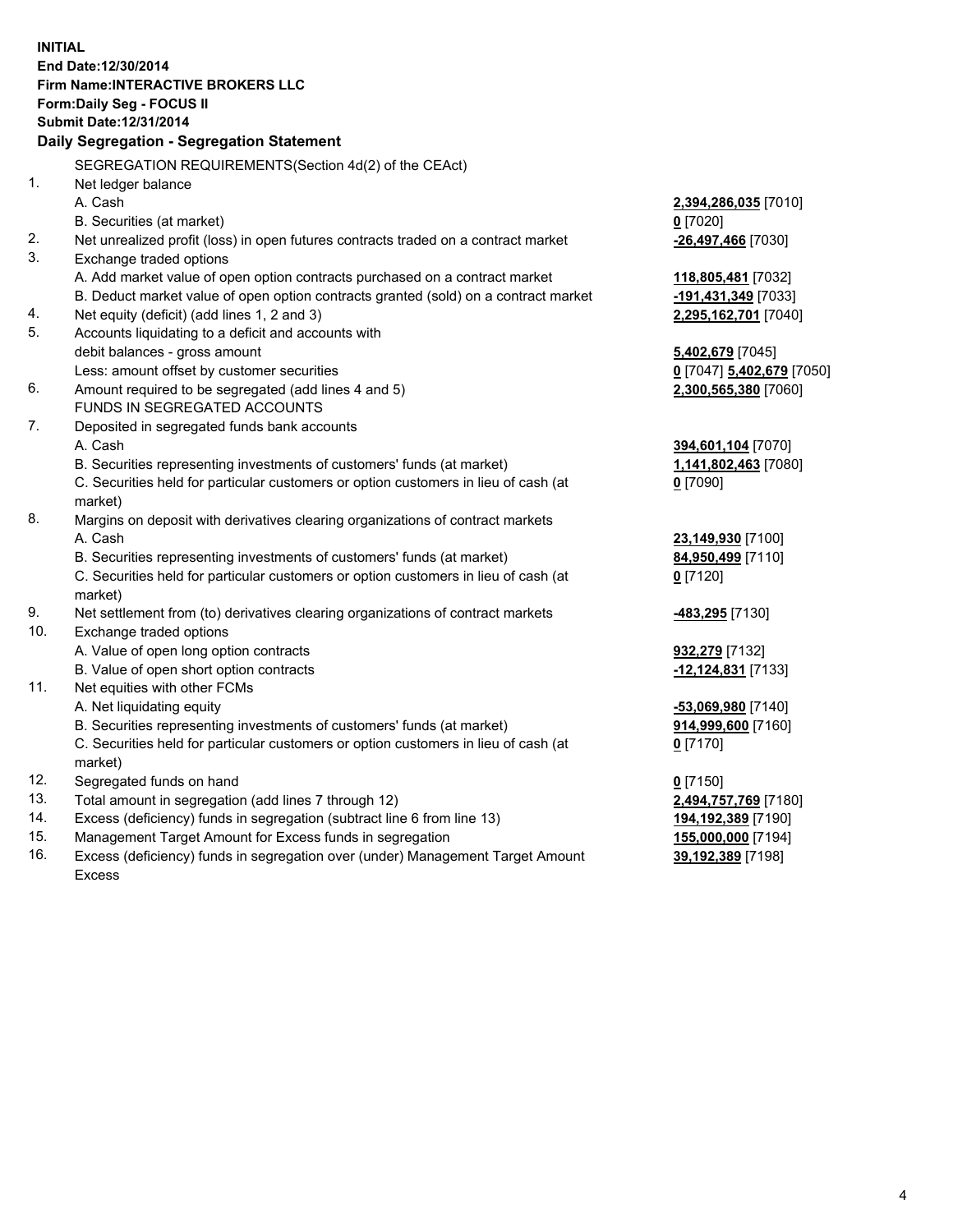## **INITIAL End Date:12/30/2014 Firm Name:INTERACTIVE BROKERS LLC Form:Daily Seg - FOCUS II Submit Date:12/31/2014 Daily Segregation - Supplemental**

| $\blacksquare$ | Total gross margin deficiencies - Segregated Funds Origin                              | 474,235 [9100] |
|----------------|----------------------------------------------------------------------------------------|----------------|
| $\blacksquare$ | Total gross margin deficiencies - Secured Funds Origin                                 | 85,472 [9101]  |
| $\blacksquare$ | Total gross margin deficiencies - Cleared Swaps Customer Collateral Funds Origin       | $0$ [9102]     |
| $\blacksquare$ | Total gross margin deficiencies - Noncustomer and Proprietary Accounts Origin          | 0 [9103]       |
| $\blacksquare$ | Total number of accounts contributing to total gross margin deficiencies - Segregated  | 7 [9104]       |
|                | <b>Funds Origin</b>                                                                    |                |
| $\blacksquare$ | Total number of accounts contributing to total gross margin deficiencies - Secured     | 4 [9105]       |
|                | <b>Funds Origin</b>                                                                    |                |
| $\blacksquare$ | Total number of accounts contributing to the total gross margin deficiencies - Cleared | $0$ [9106]     |
|                | Swaps Customer Collateral Funds Origin                                                 |                |
| $\blacksquare$ | Total number of accounts contributing to the total gross margin deficiencies -         | $0$ [9107]     |
|                | Noncustomer and Proprietary Accounts Origin                                            |                |
| $\blacksquare$ | Upload a copy of the firm's daily margin report the FCM uses to issue margin calls     |                |
|                | which corresponds with the reporting date.                                             |                |

12.30.2014 Commodity Margin Deficiency Report.xls